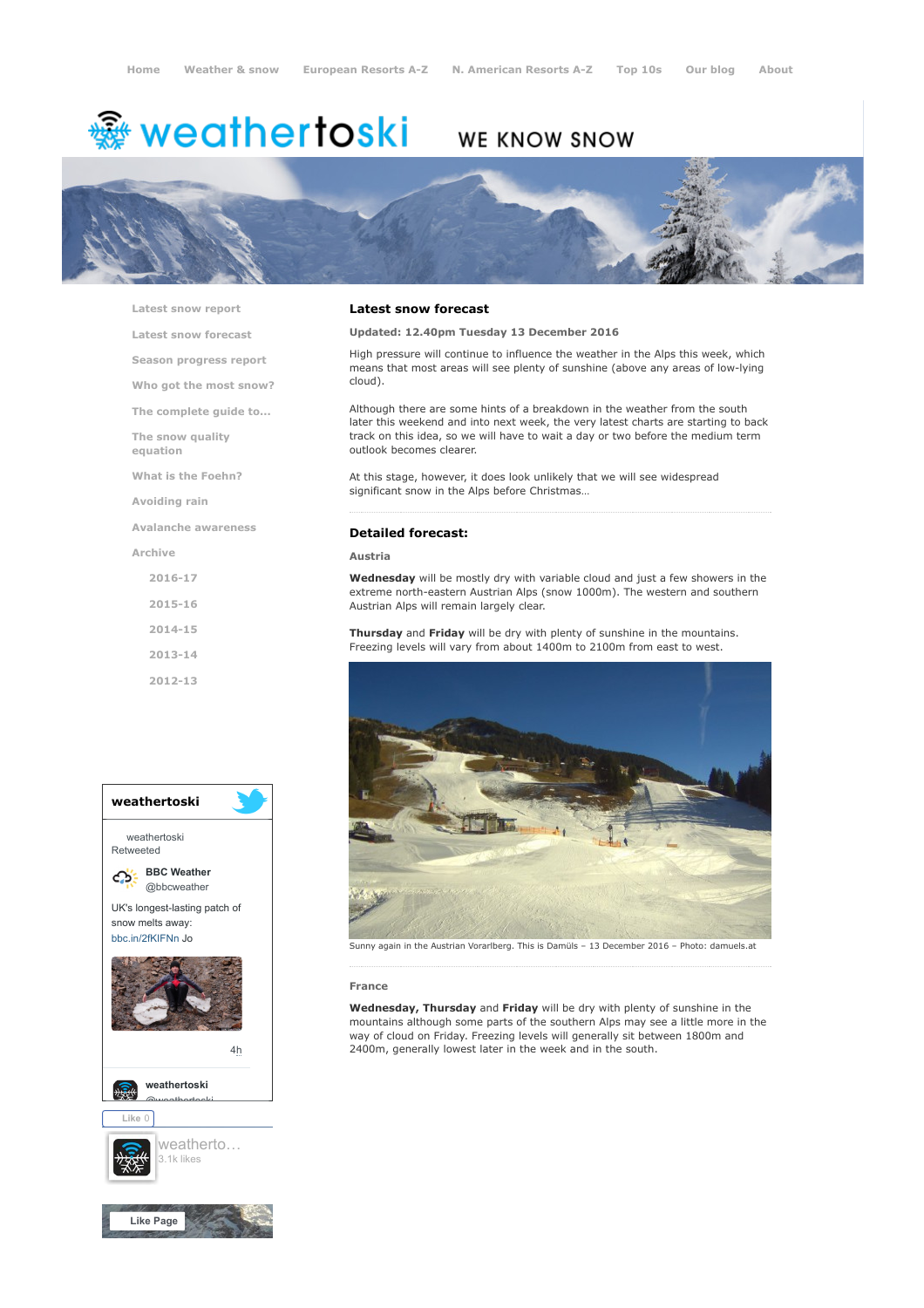Follow me on: **Lwitte** 

[Tweet](https://twitter.com/intent/tweet?original_referer=https%3A%2F%2Fwww.weathertoski.co.uk%2Fweather-snow%2Farchive%2Fsnow-forecast-13-12-2016%2F&ref_src=twsrc%5Etfw&text=Weather%20to%20ski%20-%20Snow%20forecast%20-%2013%20December%202016&tw_p=tweetbutton&url=https%3A%2F%2Fwww.weathertoski.co.uk%2Fweather-snow%2Farchive%2Fsnow-forecast-13-12-2016%2F)

Tweet this page





### Contact us...

Got a burning question about weather or snow conditions in the Alps? [Contact us](https://www.weathertoski.co.uk/about-1/contact-us/) and we'll do our best to answer it...

E: [info@weathertoski.co.uk](mailto:fraser@weathertoski.co.uk)

T: +44 (0)20 3151 3154



View from Val Thorens this morning showing the snow-line quite clearly around 2000m – 13 December 2016 – Photo: Richard Visick

#### Italy

Wednesday, Thursday and Friday will be dry with almost unbroken sunshine in the mountains and freezing levels between 1600m and 2400m (coolest in the east).



Great snow and weather conditions in Sestriere – 13 December 2016 – Photo: vialattea.it

Switzerland

Wednesday, Thursday and Friday will be dry with lots of sunshine at altitude and freezing levels typically between 1800m and 2400m.



Clear blue skies in the Engadin. This is Scuol – 13 December 2016 – Photo: scuol.ch

#### Outlook:

The weekend will start mostly dry and sunny. There is the possibility of some snow later on Sunday in the far south-western Alps (e.g. Isola 2000), but there is still lots of uncertainty on this right now.